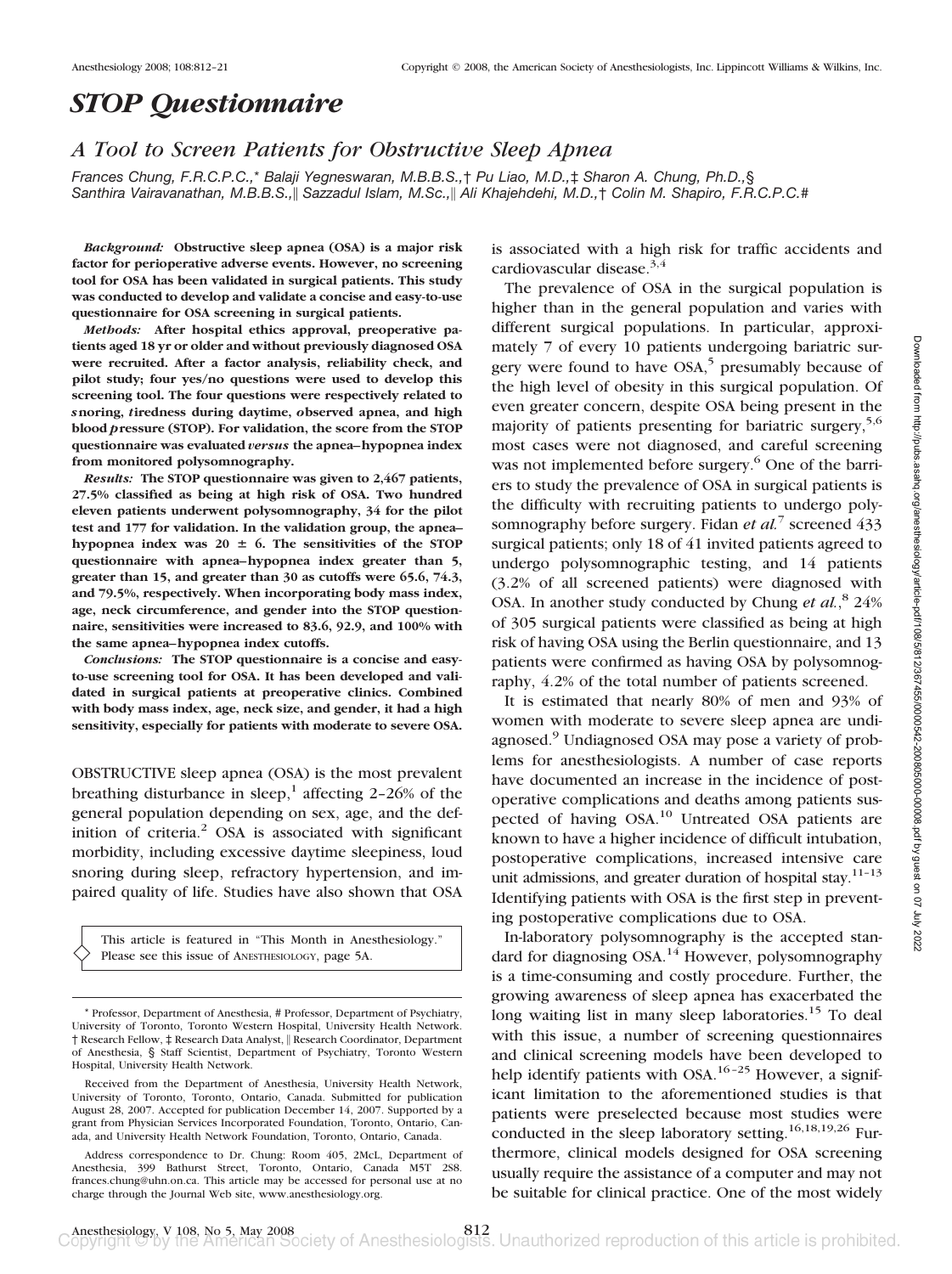used questionnaires, the Berlin questionnaire, has not been validated as a screening instrument in surgical patients. The American Society of Anesthesiologists (ASA) checklist, a screening instrument recommended by the ASA Task Force on Perioperative Management of Patients with Obstructive Sleep Apnea, has not been validated. Besides the fact that no predictive model or questionnaire for identifying OSA has been validated in the surgical patient population, most questionnaires have numerous items with a confusing scoring system. As a result, they are not suitable for a busy clinical setting, such as preoperative clinics.

The purpose of the study was to develop and validate a concise and easy-to-use questionnaire for OSA screening in surgical patients.

# **Materials and Methods**

#### *Patient Population of the Study*

The study was conducted in the preoperative clinics of Toronto Western Hospital and Mount Sinai Hospital, Toronto, Ontario, Canada. Ethics approval was obtained from both institutions. Patients aged 18 yr or older who had an ASA physical status of I–IV and were scheduled to undergo elective procedures in general surgery, gynecology, orthopedics, urology, plastic surgery, ophthalmology, or neurosurgery were included in the study. Patients who were unwilling or unable to give informed consent, patients previously diagnosed with OSA or any other sleep breathing disorder, or patients who were expected to have abnormal electroencephalographic findings (*e.g.*, brain tumor, epilepsy surgery, patients with deep brain stimulator) were excluded. All patients who visited the preoperative clinics for their scheduled surgery and met the inclusion criteria were approached by the research staff. After informed consent was obtained, patients were asked to complete a questionnaire and were invited to undergo an overnight polysomnographic study.

### *Development of the STOP Questionnaire*

To keep the questionnaire concise and easy to use, the questions were designed in yes/no format. Based on our previous work with the Berlin questionnaire,<sup>8</sup> consensus from a group of anesthesiologists and sleep specialists, and a literature review, four questions (STOP Q1–4) related to snoring, tiredness during the daytime, stopped breathing during sleep, and hypertension were designed. They were phrased in English at a fifth-grade reading level by using the Flesch-Kincaid reading-level determination method built into Microsoft Word (Microsoft, Redmond, WA).

To examine the association of the questions with the underlying constructs that the questions were designed to reflect, these four yes/no questions were combined with items 1-10 (Berlin Q1-10) from the Berlin questionnaire to make a question list consisting of 14 questions. The question list was administered to 278 patients to answer. Of these patients, 254 answered all of the questions. Factor analysis with the SAS procedure Factor was based on the responses from these 254 patients. After a significant level of association was demonstrated, these four yes/no questions were accepted to form the STOP questionnaire (appendix 1). The four-item STOP questionnaire is a self-report, forced-choice (yes/no), paper-and-pencil scale that takes approximately 1 min to complete. It consists of the following four questions: S—"Do you *s*nore loudly (louder than talking or loud enough to be heard through closed doors)?" T—"Do you often feel *t*ired, fatigued, or sleepy during daytime?" O—"Has anyone *o*bserved you stop breathing during your sleep?" P—"Do you have or are you being treated for high blood *p*ressure?"

The STOP questionnaire was given to 592 preoperative clinic patients as a pilot study. All patients who answered the STOP questionnaire were invited to undergo an overnight, technician-supervised polysomnographic study. According to the interim analysis of the data from pilot study, the cutoff point of the STOP questionnaire had been decided and the sample size had also been adjusted.

To check the reliability of the questionnaire, 55 patients answered the STOP questionnaire twice at different time intervals of 1–27 days (median, 8 days). Because these four questions reflected four different dimensions of OSA morbidity, internal consistency checking was not applicable.

### *Validation of the STOP Questionnaire*

After the pilot study, 1,875 patients were screened and asked to complete the STOP questionnaire. All patients, regardless of their score on the STOP questionnaire, were invited to undergo an overnight polysomnographic study. The data from patients who completed the polysomnographic study was used to validate the STOP questionnaire. The predictive parameters of the STOP questionnaire *versus* the apnea–hypopnea index (AHI) obtained from polysomnography in all patients of the validation group and in subgroups with different clinical characteristics—such as body mass index (BMI), age, neck circumference, and gender—were analyzed. An alternative scoring model incorporating *B*MI, *a*ge, *n*eck circumference, and *g*ender into the STOP questionnaire, termed the STOP-Bang (appendix 2), was also presented.

#### *Sleep Study*

A one-night, in-laboratory polysomnographic study was conducted before surgery at Toronto Western Hospital Sleep Laboratory. The result of polysomnography was used to evaluate the validity of the STOP questionnaire. During the overnight polysomnographic study, every patient went to bed at his or her usual bedtime.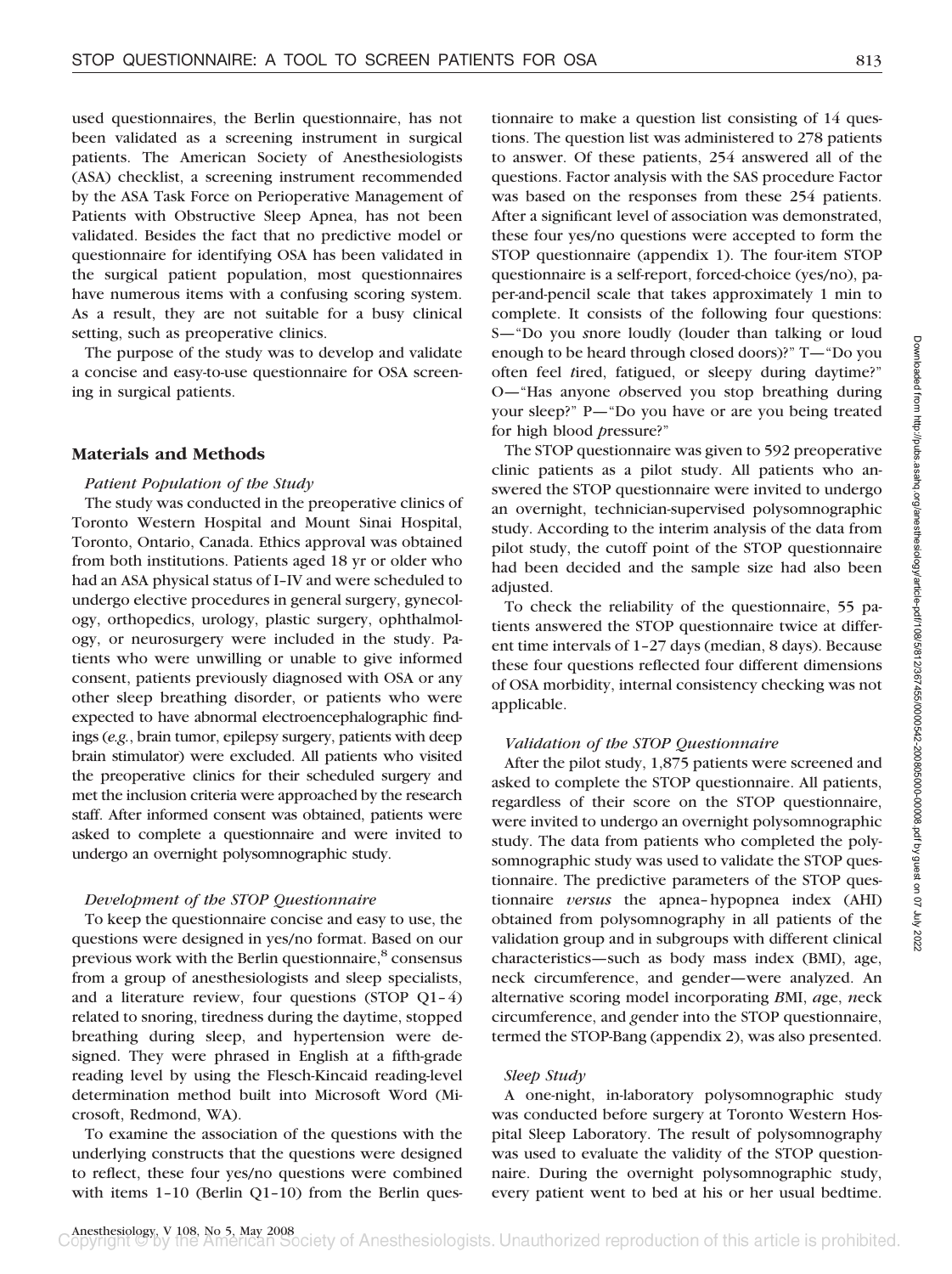Collection of continuous sleep architectural data was accomplished using a standard electroencephalographic montage consisting of an electroencephalogram, electrooculogram, submental electromyogram, and electrocardiogram using surface electrodes. Ancillary channels were used to specifically record respiratory parameters, including respiratory effort by thoracoabdominal excursion, respiratory inductive plethysmography, and oronasal airflow by nasal airflow pressure. Oxygen saturation was measured with a pulse oximeter.

One certified polysomnographic technologist with 10 yr of experience scored all of the polysomnographic recordings. Her scoring was under the supervision of a sleep physician (C.M.S.). The reports had to be assessed and approved by the sleep physician (C.M.S.). The certified technologist was blinded to the results of the STOP questionnaire (*i.e.*, whether patients were at high or low risk of having OSA) and clinical information of the patients. Sleep stages and the AHI were scored according to standard criteria. $27,28$  To avoid bias and inaccuracy from polysomnographic scoring, the polysomnographic recording of 10 randomly selected patients was rescored by another experienced certified polysomnographic technologist, who was blinded to the scores of other technologist. The scores from two technologists for the same patient were almost identical  $(r = 0.984, P \le 0.0001)$ .

The clinical diagnosis of OSA was defined as AHI greater than 5 with fragmented sleep and daytime sleepiness. According to the American Academy of Sleep Medicine practice guideline, the severity of OSA is determined by the AHI: 5–15, mild; greater than 15–30, moderate; greater than 30, severe. $27$  After polysomnography, patients were scheduled to meet with a sleep specialist (C.M.S.) for follow-up assessment and clinical management, where necessary.

### *Data Analysis and Statistics*

**Sample Size Estimation.** The calculation of sample size was performed according to the method reported by Obuchowski.29 Briefly, the two separate calculations of sample size were performed based on either estimated sensitivity, the precision (potential error) of sensitivity, expected power, a type I error, and estimated prevalence; or specificity, the precision of specificity, expected power, type I error, and prevalence. The bigger number of the two is chosen as the sample size. Based on the literature on the Berlin questionnaire $30-32$ and the prevalence of  $OSA$ ,  $33,34$  a sensitivity of 0.88, a precision of 0.09, an OSA prevalence rate of 24%, a type I error of 0.05, and a power of 0.8 were used to calculated sample size. The result was 208. The number calculated based on a specificity of 0.80 was much smaller than 208. So 208 was initially chosen as the sample size. From the pilot study data, the sensitivity was 0.72 and the prevalence was 0.7. If the other parameters were kept the same, the sample size would be 137. However, a prevalence of 0.7 is very high. It may be biased because of the small number of patients in the pilot study. If, for safety, 0.55 were taken as the prevalence, the adjusted sample size would be 170.

For factor analysis, the minimum requirement for sample size is the bigger of 100 respondents or 5 times the number of variables. In our study, we had 14 questions (variables), so we needed at least 100 complete respondents. The list of 14 questions was given to 278 patients; 254 patients who answered all of the questions were used for the factor analysis.

**Data Analysis.** Data were entered into a specifically designed Microsoft Access database and checked for possible errors. SAS 9.1 for Windows (SAS Institute, Cary, NC) was used for data analysis. Categorical data were presented as frequency and percentage with 95% confidence interval (CI). The statistical significance was checked by chi-square test or Fisher exact test. Resampling with bootstrap was used to calculate the CI of the likelihood ratios. A logistic regression procedure was used to calculate the odds ratio and area under the receiver operating characteristic curve. Continuous data were presented as mean  $\pm$  SD, and the Student *t* test or analysis of variance was used to calculate the *P* value.  $P < 0.05$  was defined as significant. The SAS procedure Factor was used for factor analysis. The report from the principal components analysis with varimax rotations was presented. Factors with an eigenvalue greater than average were retained. Questions with factor loading of 0.3 or greater were chosen for interpretation of factors.

# **Results**

### *Patient Screening*

Over a period of 16 months at Toronto Western Hospital and Mount Sinai Hospital preoperative clinics, a total of 2,974 patients were willing to complete the questionnaire. Of these, 2,721 patients (91.5%) answered all of the items on the questionnaire completely and had complete documentation of gender, age, and BMI. Only these patients were included in the analysis.

Factor analysis was based on the response of 254 patients who answered all 14 questions from the STOP and Berlin questionnaires. After the STOP questionnaire was developed, it was administered to 2,467 patients. The STOP questionnaire classified 27.5% of patients (679 of 2,467) as being at high risk of having OSA. Of all patients who were invited to undergo the overnight monitored polysomnographic testing, 416 of 2,467 patients (17%) gave consent to participate. In total, 211 patients underwent polysomnography, whereas 205 did not show up at the laboratory (fig. 1). Of 211 patients who underwent polysomnography, the first 34 patients were included in a pilot study and the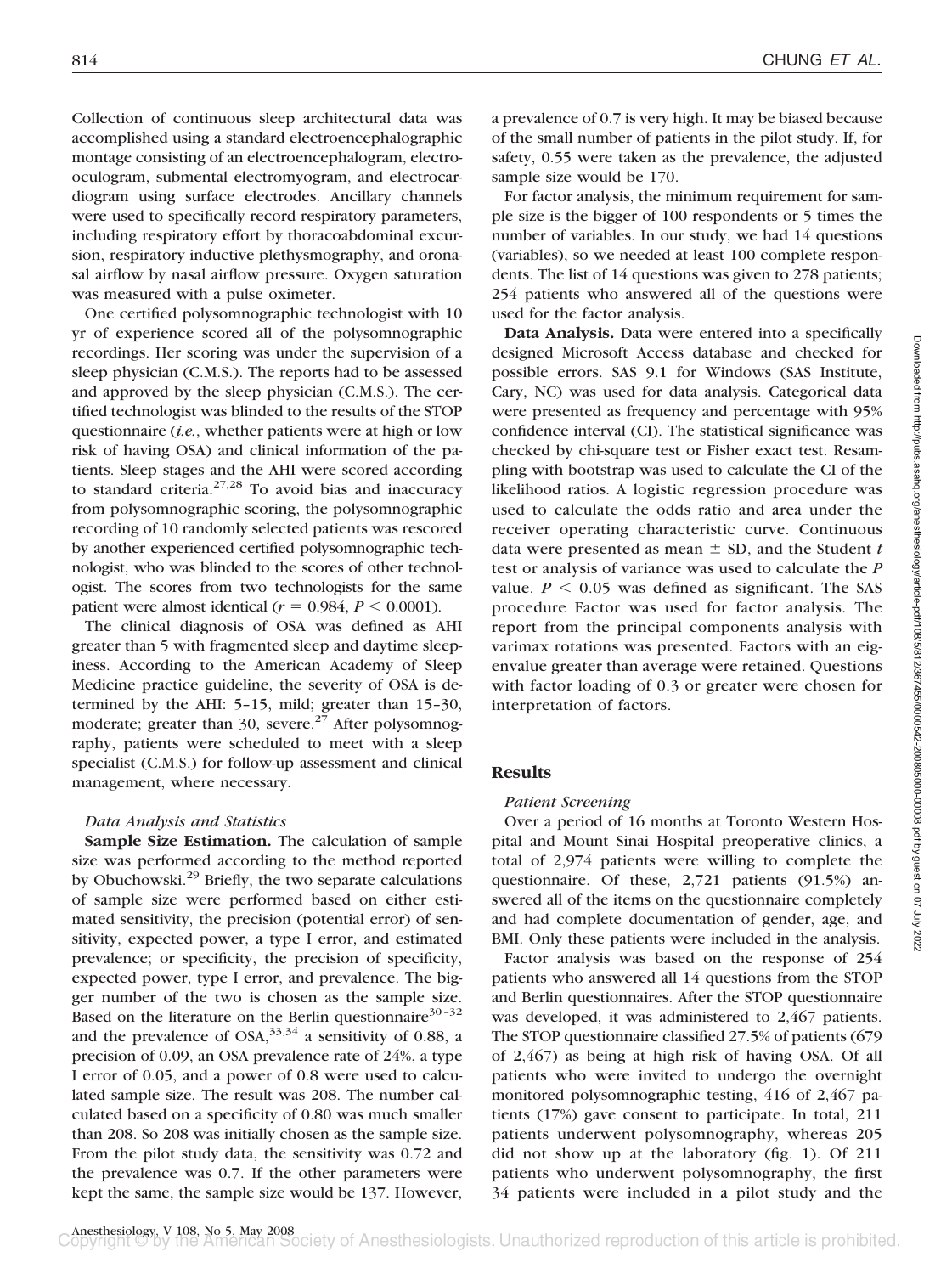

**Fig. 1. Screening flow chart of surgical patients in preoperative clinic. The number in the figure shows the number and** percentage of patients in the different groups. AHI = apnea**hypopnea index; PSG** - **polysomnography.**

following 177 patients were for the validation of the STOP questionnaire.

Age, gender, and BMI of the different patient groups are shown in table 1. The patients who gave consent but did not actually undergo polysomnographic testing were younger than the group of patients who underwent the polysomnographic study. The BMI of patients who gave consent for polysomnography was significantly greater than that of the patients who did not give consent for polysomnography, regardless of whether the patient underwent polysomnographic testing. Compared with the patients who underwent polysomnographic testing, there was a higher rate of smoking in patients who gave consent but did not show up for the polysomnographic testing  $(26.8\% \text{ vs. } 14.7\%; P = 0.002)$ .

#### *Development of the STOP Questionnaire*

Four yes/no questions related to snoring, tiredness during the daytime, observed apnea during sleep, and hypertension were combined with 10 questions from the Berlin questionnaire and administered to 278 patients; 254 patients answered all of the questions. Demographic data are shown in table 1. Factor analysis demonstrated that four underlying factors were reflected by the 14 questions. These factors accounted for more than 95% of the total eigenvalue. Based on the category of questions with a loading factor greater than 0.3, four factors were identified: snoring, tiredness during daytime, cessation of breathing during sleep, and high blood pressure. The factor loading value for each question in the corresponding category is shown in table 2. The factor loading value of two questions related to falling asleep while driving (Berlin Q8 and Q9) is very low for all four factors.

Among the five questions related to snoring, although question 1 (STOP Q1) did not have the highest factor loading value, it still demonstrated a significant association with snoring. Because we wanted to develop a simple and easy-to-use questionnaire with questions in yes/no format, we chose question 1 to reflect snoring in our questionnaire. Using a similar rationale, question 6 was incorporated to reflect daytime tiredness. Regarding the cessation of breathing during sleep and high blood pressure, two questions in each category had similar factor loading values, so questions 12 and 14 were acceptable choices to reflect breathing cessation during sleep and high blood pressure in the STOP questionnaire. The final STOP questionnaire consisted of four yes/no questions: 1, 6, 12, and 14 (appendix 1).

#### *Pilot Study*

As a pilot study, the STOP questionnaire was administered to 592 preoperative clinic patients, and all patients were invited to undergo polysomnography. Thirty-four of these patients underwent the polysomnography study. The other patients either declined to give consent or gave consent but did not show up. Of 34 patients, 24 (70.5%) had an AHI greater than 5. According to the analysis of data from these 34 patients, using answering yes to two or more questions as the cutoff for the STOP questionnaire to classify the patients as high or low risk of having OSA demonstrated the best combination of sensitivity and specificity. The sensitivity of the STOP questionnaire was 72% (CI, 54.4–89.6), the specificity was  $33.3\%$  (CI, 2.5–64.1), the positive predictive value (PPV) was 75.0% (CI, 57.7–92.3), and the negative predictive value (NPV) was 30% (CI, 6.7– 65.3).

To check the test–retest agreement, 55 patients answered the STOP questionnaire twice at a time interval of 1–27 days (median: 8 days); 53 (96.4%) patients were found to have the same score upon retesting with a  $\kappa$ coefficient of 0.923 (CI, 0.82–1.00).

| Table 1. Characteristics of Screened Patients |
|-----------------------------------------------|
|                                               |

|                      | Total<br>$(n = 2,721)$ | <b>Factor Analysis</b><br>$(n = 254)$ | No Consent<br>$(n = 2,051)$ | Consented, No Polysomnography<br>$(n = 205)$ | Polysomnography Done<br>$(n = 211)$ |
|----------------------|------------------------|---------------------------------------|-----------------------------|----------------------------------------------|-------------------------------------|
| Gender, M/F          | 1.305/1.416            | 126/128                               | 967/1.084                   | 106/99                                       | 106/105                             |
| Age, yr              | $57 \pm 16$            | $56 \pm 17$                           | $57 \pm 16$                 | $54 \pm 13$ *                                | $56 \pm 13$                         |
| BMI, $\text{kg/m}^2$ | $28 \pm 6$             | $28 \pm 6$                            | $28 \pm 6$                  | $30 \pm 8^*$                                 | $30 \pm 7^*$                        |

Continuous data are presented as mean  $\pm$  SD.

 $* P < 0.05$  compared with Factor Analysis and No Consent groups.

 $BMI = body$  mass index.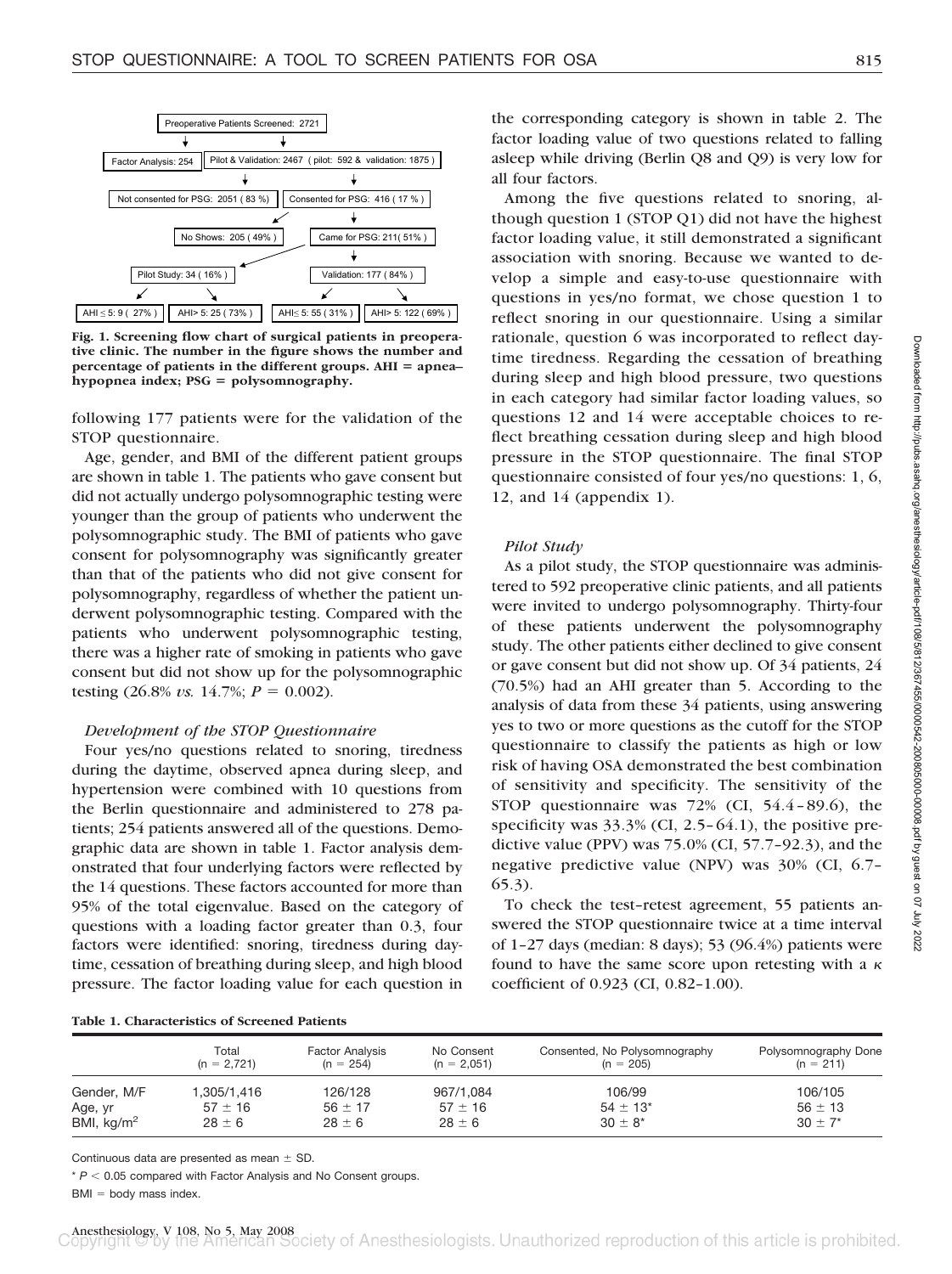#### **Table 2. Summary of the Principal Components Analysis, Varimax Rotation**

|                                                                                                                                                                                                                                        | Factor Loadings' |
|----------------------------------------------------------------------------------------------------------------------------------------------------------------------------------------------------------------------------------------|------------------|
| Snoring<br>1. (STOP Q1). Do you snore loudly (louder than talking or loud enough to be heard through closed doors)?<br>a. Yes                                                                                                          | 0.596            |
| b. No<br>2. (Berlin Q1). Do you snore?<br>a. Yes<br>b. No                                                                                                                                                                              | 0.747            |
| c. Don't know<br>3. (Berlin Q2). Your snoring is:<br>a. Slightly louder than breathing<br>b. As loud as talking<br>c. Louder than talking                                                                                              | 0.825            |
| d. Very loud-can be heard in adjacent rooms<br>4. (Berlin Q3). How often do you snore?<br>a. Nearly every day<br>b. 3-4 times a week<br>c. 1–2 times a week<br>d. 1–2 times a month<br>e. Never or nearly never                        | 0.795            |
| 5. (Berlin Q4). Has your snoring ever bothered other people?<br>a. Yes<br>b. No<br>c. Don't know                                                                                                                                       | 0.404            |
| Tiredness during daytime<br>6. (STOP Q2). Do you often feel tired, fatigued, or sleepy during daytime?<br>a. Yes                                                                                                                       | 0.674            |
| b. No<br>7. (Berlin Q6). How often do you feel tired or fatigued after your sleep?<br>a. Nearly every day<br>b. 3-4 times a week<br>c. 1–2 times a week<br>d. 1–2 times a month<br>e. Never or nearly never                            | 0.805            |
| 8. (Berlin Q7). During your waking time, do you feel tired, fatigued, or not up to par?<br>a. Nearly every day<br>b. 3–4 times a week<br>c. 1-2 times a week<br>d. 1–2 times a month<br>e. Never or nearly never                       | 0.743            |
| Stop breathing during sleep<br>11. (Berlin Q5). Has anyone noticed that you quit breathing during your sleep?<br>a. Nearly every day<br>b. 3-4 times a week<br>c. 1–2 times a week<br>d. 1-2 times a month<br>e. Never or nearly never | 0.644            |
| 12. (STOP Q4). Has anyone observed you stop breathing during your sleep?<br>a. Yes<br>b. No                                                                                                                                            | 0.606            |
| High blood pressure<br>13. (Berlin Q10). Do you have high blood pressure?<br>a. Yes<br>b. No                                                                                                                                           | 0.947            |
| c. Don't know<br>14. (STOP Q3). Do you have or are you being treated for high blood pressure?<br>a. Yes<br>b. No                                                                                                                       | 0.945            |
| Questions with low factor loading for all four factors<br>9. (Berlin Q8). Have you ever nodded off or fallen asleep while driving a vehicle?<br>a. Yes<br>b. No                                                                        |                  |
| 10. (Berlin Q9). How often does nodding off or falling asleep while driving a vehicle occurs?<br>a. Nearly every day<br>b. 3-4 times a week<br>c. 1-2 times a week<br>d. 1–2 times a month                                             |                  |
| e. Never or nearly never                                                                                                                                                                                                               |                  |

\* Factor loadings are correlations between the original questions and their factors. Factor loadings greater than 0.30 in absolute value are considered to be significant.

Copyright C by the American Society of Anesthesiologists. Unauthorized reproduction of this article is prohibited.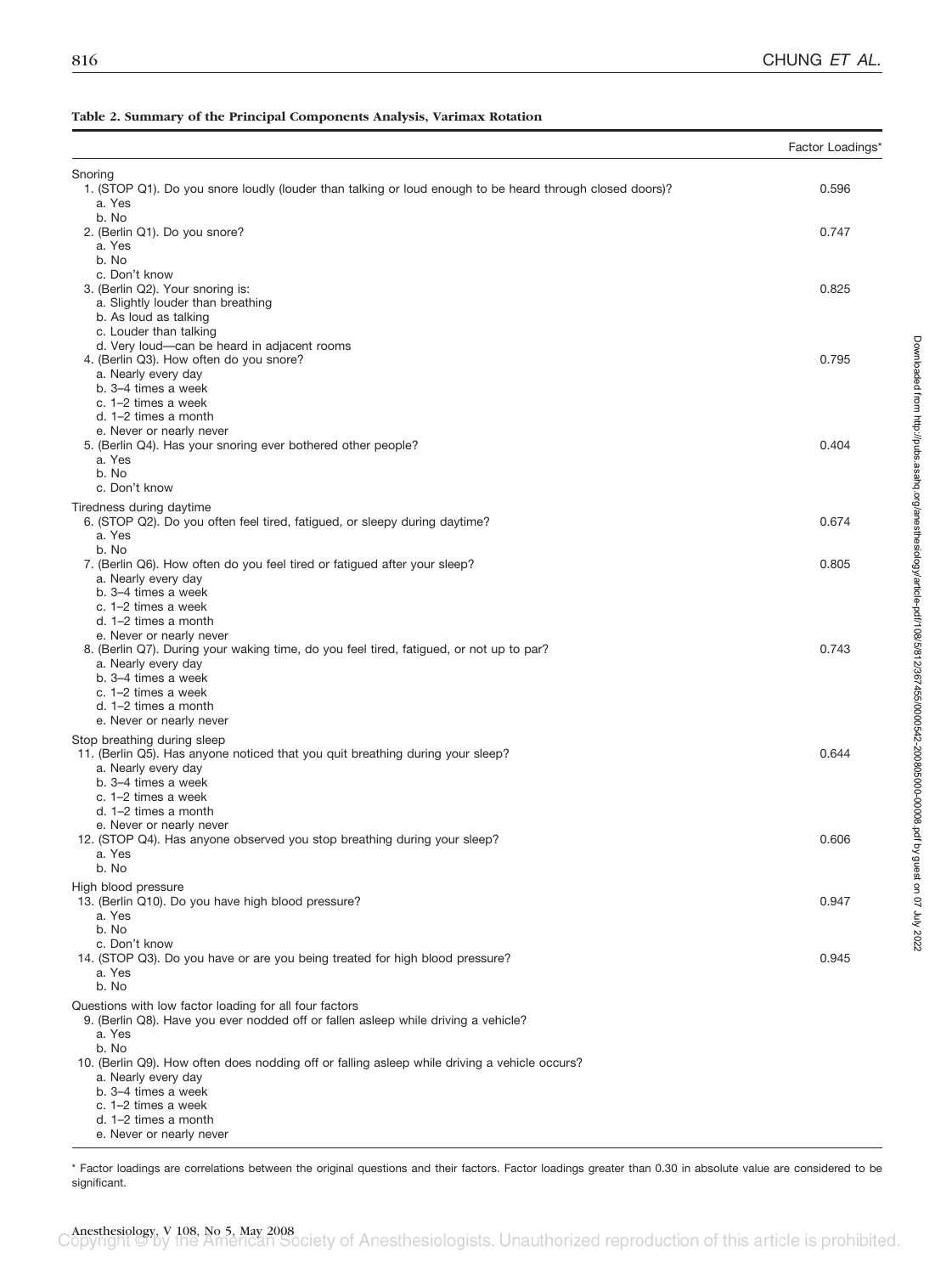|                                  |                      |                        | <b>STOP</b>                     |
|----------------------------------|----------------------|------------------------|---------------------------------|
|                                  | Total<br>$(n = 177)$ | Low Risk<br>$(n = 75)$ | <b>High Risk</b><br>$(n = 102)$ |
| Gender (M/F)                     | 88/89                | 38/37                  | 50/52                           |
| Age, yr                          | $55 \pm 13$          | $54 \pm 15$            | $56 \pm 12$                     |
| BMI, $kg/m2$                     | $30 \pm 6$           | $28 \pm 6$             | $31 \pm 6^*$                    |
| BMI $>$ 35 kg/m <sup>2</sup> , n | 34                   | 10                     | 24                              |
| Neck circumference, cm           | $39 \pm 6$           | $38 \pm 5$             | $40 \pm 7$ *                    |
| ASA physical status, n (%)       |                      |                        |                                 |
| L                                | 11 (6)               | 8(11)                  | 3(3)                            |
| Ш                                | 101(57)              | 47 (63)                | 54 (53)                         |
| III                              | 63 (36)              | 18 (24)                | 45 (44)                         |
| IV                               | 2(1)                 | 2(3)                   | 0                               |
| Average score                    | $2.3 \pm 0.6$        | $2.2 \pm 0.7$          | $2.4 \pm 0.6^*$                 |
| AHI                              | $20 \pm 6$           | $12 \pm 14$            | $25 \pm 27$ <sup>*</sup>        |
| Minimum Sao <sub>2</sub>         | $82 \pm 11$          | $84 \pm 9$             | $80 \pm 10^{*}$                 |
| Existing conditions, n (%)       |                      |                        |                                 |
| Hypertension                     | 72 (41)              | 22 (29)                | 50 $(49)^*$                     |
| <b>GERD</b>                      | 56 (32)              | 13 (17)                | 43 $(42)^*$                     |
| <b>Diabetes</b>                  | 32(18)               | 9(12)                  | 23(23)                          |
| Asthma                           | 24 (14)              | 9(12)                  | 15 (15)                         |
| Depression                       | 11(6)                | 5(7)                   | 6(6)                            |

**Table 3. Demographic Data of Patients for Validation of STOP Questionnaire**

Categorical data are presented as frequency (percentage), and continuous data are presented as mean  $\pm$  SD.

 $*$   $P$   $<$  0.05, high risk *vs.* low risk.

 $AHI =$  apnea–hypopnea index;  $ASA =$  American Society of Anesthesiologists; BMI = body mass index; GERD = gastroesophageal reflux disease; Sao<sub>2</sub> = arterial oxygen saturation.

#### *Validation of the STOP Questionnaire*

**Demographic Data and Sleep Study.** Table 3 shows the demographic data of the patients who participated in the validation study, *i.e.*, they completed the questionnaires and underwent polysomnography. The patients classified by the STOP questionnaire as being at high risk of having OSA had a significantly higher frequency of hypertension and gastroesophageal reflux disease. They

**Table 4. Characteristics of Patients Grouped by AHI >5 Cutoff**

|                            | AHI $\leq 5$<br>$(n = 55)$ | AHI > 5<br>$(n = 122)$    |
|----------------------------|----------------------------|---------------------------|
| Gender, M/F                | 18/37                      | $70/52*$                  |
| Age, yr                    | $49 + 14$                  | $58 \pm 12^{*}$           |
| BMI, $\text{kg/m}^2$       | $27 \pm 6$                 | $31 \pm 6^*$              |
| Blood pressure             |                            |                           |
| Systolic                   | $129 \pm 21$               | $142 \pm 18$ <sup>*</sup> |
| <b>Diastolic</b>           | $78 \pm 12$                | $83 \pm 14$ <sup>*</sup>  |
| ASA physical status, n (%) |                            |                           |
|                            | 7(13)                      | 4(3)                      |
| Ш                          | 39(71)                     | 62 (51)                   |
| $\mathbf{III}$             | 9(16)                      | 54 (44)                   |
| IV                         | O                          | 2(2)                      |
| Average score              | $2.0 \pm 0.5$              | $2.4 \pm 0.6^*$           |
| Neck circumference         | $36 \pm 4$                 | $40 \pm 6^*$              |
| AHI                        | 3±2                        | $27 \pm 24*$              |

Categorical data are presented as frequency (percentage), and continuous data are presented as mean  $\pm$  SD.

 $* P < 0.01$ , apnea hypopnea index (AHI)  $>5$  vs. AHI  $\leq 5$ .

 $ASA =$  American Society of Anesthesiologists; BMI = body mass index.

**Table 5. Sleep Parameters of Patients for Validation**

|                          | Total<br>$(n = 177)$ | AHI $\leq$ 5<br>$(n = 55)$ | AHI > 5<br>$(n = 122)$   |
|--------------------------|----------------------|----------------------------|--------------------------|
| Total sleep time, min    | $351 \pm 73$         | $356 \pm 76$               | $348 \pm 71$             |
| Sleep efficiency, %      | $78 \pm 14$          | $80 \pm 12$                | $77 \pm 15$              |
| Wake percent, %          | $18 \pm 13$          | $16 \pm 12$                | $19 \pm 13$              |
| REM latency, min         | $124 \pm 78$         | $111 \pm 67$               | $131 \pm 82$             |
| REM percent, %           | $14 \pm 8$           | $15 \pm 6$                 | $13 \pm 8$ <sup>+</sup>  |
| Sleep stage 1, %         | $9 \pm 9$            | $8 \pm 8$                  | $10 \pm 9$               |
| Sleep stage 2, %         | $49 \pm 13$          | $47 \pm 13$                | $49 \pm 13$              |
| Slow wave sleep, %       | $10 \pm 7$           | $13 \pm 8$                 | $9 \pm 7^*$              |
| AHI                      | $19.5 \pm 22.9$      | $2.5 \pm 1.5$              | $27.2 \pm 23.8^*$        |
| <b>REM AHI</b>           | $27.6 \pm 23.1$      | $8.6 \pm 8.5$              | $35.9 \pm 22.6^*$        |
| Arousal index            | $29.4 \pm 18.3$      | $23.2 \pm 16.7$            | $32.1 \pm 18.4^*$        |
| Minimum Sao <sub>2</sub> | $82 \pm 11$          | $87 + 7$                   | $80 \pm 11$ <sup>*</sup> |

\* *P* < 0.05, apnea–hypopnea index (AHI) >5 *vs.* AHI ≤5. † *P* < 0.1 *vs.* AHI ≤5.

REM = rapid eye movement;  $Sao<sub>2</sub>$  = arterial oxygen saturation.

also had significantly higher average ASA physical status, larger BMI, larger neck circumference, and higher AHI.

Using an AHI greater than 5 as the cutoff for diagnosis of OSA, 122 patients (68.9%) were found to have OSA, 52 (29.4%) mild, 31 (17.5%) moderate, and 39 (22.0%) severe. As shown in table 4, there were clear differences between patients with an AHI of 5 or less and patients with an AHI greater than 5. There was a higher percentage of male patients with an AHI greater than 5 (57% male *vs.*  $43\%$  female;  $P \le 0.01$ ). The patients with an AHI greater than 5 were almost more than 10 yr older than patients with an AHI of 5 or less. They also had significantly higher average ASA physical status and blood pressure, greater BMI, and larger neck size.

Table 5 summarizes the sleep parameters in validation patients. Compared with the patients with an AHI of 5 or less, the patients with an AHI greater than 5 demonstrated a significantly increased arousal index, significantly lower minimum arterial oxygen saturation, and significantly decreased slow wave sleep, which is consistent with the sleep features of the patients with OSA.

**STOP Questionnaire Effectively Identified the Patients with OSA.** Predictive parameters for the STOP questionnaire at AHI greater than 5, greater than 15, and greater than 30 cutoff values are presented in table 6. Using AHI greater than 5 as a cutoff value to evaluate the STOP questionnaire, the sensitivity was 65.6%, the specificity was 60.0%, the PPV was 78.4%, and the NPV was 44.0%. The sensitivity and NPV were 74.3% and 76.0% at AHI greater than 15. They were 79.5% and 89.3% with AHI greater than 30 as the cutoff. This indicates that the STOP questionnaire was more sensitive in detecting the patients with moderate to severe OSA.

Further examination of the predictive parameters of the STOP questionnaire in the different patient groups demonstrates that the PPV with AHI greater than 5 as the cutoff was greatly increased in patients with a certain demographics: BMI greater than  $35 \text{ kg/m}^2$ , age older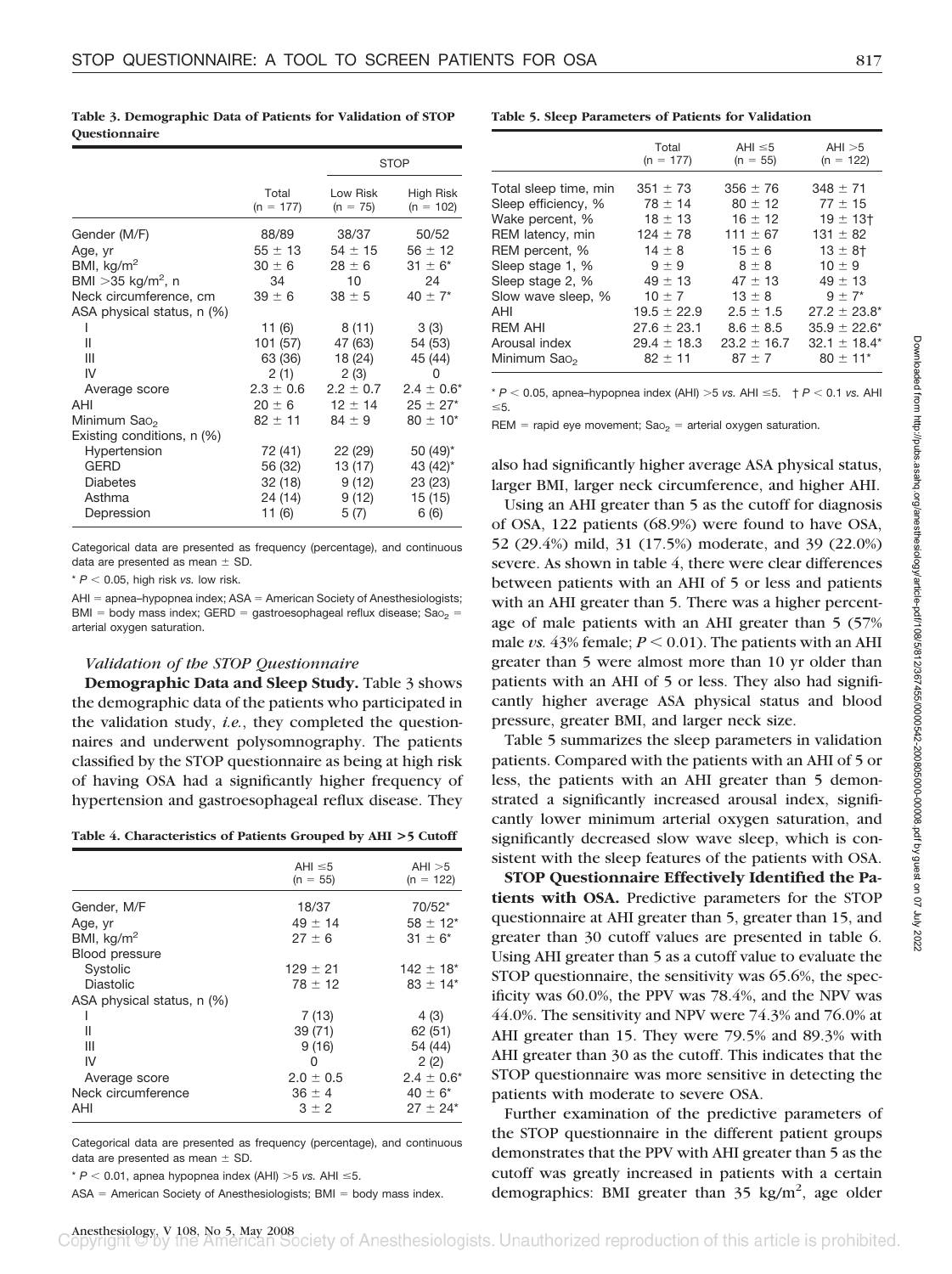|             |  |  | Table 6. Predictive Parameters for STOP Questionnaire |
|-------------|--|--|-------------------------------------------------------|
| $(n = 177)$ |  |  |                                                       |

| 65.6 (56.4–73.9)    |
|---------------------|
| 60.0 (45.9–73.0)    |
| 78.4 (69.2–86.0)    |
| 44.0 (32.6-56.0)    |
| 1.639 (1.172-2.385) |
| 2.857 (1.482-5.507) |
| 0.703               |
|                     |
| 74.3 (62.4–84.0)    |
| 53.3 (43.4-63.0)    |
| 51.0 (41.3-60.7)    |
| 76.0 (64.8–85.1)    |
| 1.590 (1.280-2.057) |
| 3.293 (1.707-6.352) |
| 0.722               |
|                     |
| 79.5 (63.5–90.7)    |
| 48.6 (40.0–63.0)    |
| 30.4 (21.7-40.3)    |
| 89.3 (80.1-95.3)    |
| 1.545 (1.261-2.010) |
| 3.656 (1.636–9.054) |
| 0.769               |
|                     |

Data are presented as average (95% confidence interval).

AHI = apnea-hypopnea index;  $NPV$  = negative predictive value;  $PPV$  = positive predictive value;  $ROC = receiver$  operating characteristic.

than 50 yr, male gender, and neck circumference greater than 40 cm (fig. 2). The PPV of those ranked by the STOP questionnaire as being at high risk of having OSA was  $84\%$  in the patients with a BMI greater than 35 kg/m<sup>2</sup>, 86.9% in patients older than 50 yr, 87.5% in male patients, 89.7% in male patients older than 50 yr, 94.3% in patients with neck circumference greater than 40 cm, and 100% in male patients older than 50 yr and with a BMI greater than  $35 \text{ kg/m}^2$ .

**STOP-Bang, an Alternative Scoring Model Combining BMI, Age, Neck Circumference, and Gender with the STOP Questionnaire.** To further improve the sensitivity of the STOP questionnaire to detect most



**Fig. 2. Positive predictive value for STOP questionnaire in patients with the different clinical characteristics. The** *y-axis* **represents positive predictive value with 95% confidence interval, and the** *x-axis* **shows high risk of obstructive sleep apnea ranked by STOP questionnaire in patients with different clin**ical characteristics. BMI = body mass index; NC = neck **circumference.**

Table 7. Predictive Parameters for STOP-Bang (n = 177)

| AHI > 5              |                      |
|----------------------|----------------------|
| Sensitivity, %       | 83.6 (75.8–89.7)     |
| Specificity, %       | 56.4 (42.3–69.7)     |
| PPV, %               | 81.0 (73.0-87.4)     |
| NPV, %               | 60.8 (46.1–74.2)     |
| Likelihood ratio     | 1.9160 (1.416-2.666) |
| Odds ratio           | 6.587 (3.217-13.489) |
| Area under ROC curve | 0.806                |
| AHI > 15             |                      |
| Sensitivity, %       | 92.9 (84.1–97.6)     |
| Specificity, %       | 43.0 (33.5–52.9)     |
| PPV. %               | 51.6 (42.5–60.6)     |
| <b>NPV, %</b>        | 90.2 (78.6-96.7)     |
| Likelihood ratio     | 1.629 (1.401-1.966)  |
| Odds ratio           | 9.803 (3.654-26.300) |
| Area under ROC curve | 0.782                |
| AHI > 30             |                      |
| Sensitivity, %       | 100 (91.0-100.0)     |
| Specificity, %       | 37.0 (28.9-45.6)     |
| PPV, %               | 31.0 (23.0–39.8)     |
| <b>NPV. %</b>        | 100 (93.0-100.0)     |
| Likelihood ratio     | 1.586 (1.426-1.838)  |
| Odds ratio           | >999.999             |
| Area under ROC curve | 0.822                |

Data are presented as average (95% confidence interval).

AHI = apnea-hypopnea index; NPV = negative predictive value; PPV = positive predictive value;  $ROC = receiver$  operating characteristic.

patients with OSA, especially moderate and severe OSA, we developed an alternative scoring model, the STOP-Bang (appendix 2), which incorporated BMI, age, neck circumference, and gender into the scoring model of the STOP questionnaire. As shown in table 7, sensitivity and NPV are significantly increased by using the STOP-Bang. The sensitivities at AHI cutoffs of greater than 5, greater than 15, and greater than 30 were 83.6, 92.9, and 100%, respectively; the corresponding NPVs were 60.8, 90.2, and 100%.

#### **Discussion**

In this study, the STOP questionnaire was developed and validated as an OSA screening tool for surgical patients. The STOP questionnaire is a self-administered screening tool that includes four yes/no questions (appendix 1). The STOP questionnaire was found to have a moderately high sensitivity and PPV at AHI greater than 5, greater than 15, and greater than 30 as cutoffs. In patients with certain clinical characteristics, such as male gender, age older than 50 yr, BMI greater than 35  $\text{kg/m}^2$ , and neck circumference greater than 40 cm, the PPV was greatly increased. When incorporating BMI, age, neck circumference, and gender into the STOP scoring (STOP-Bang), the sensitivity and NPV significantly increased. They were both more than 90% for the patients with moderate and severe OSA.

Obstructive sleep apnea is known to diminish quality of life<sup>35</sup> and is associated with many common comorbid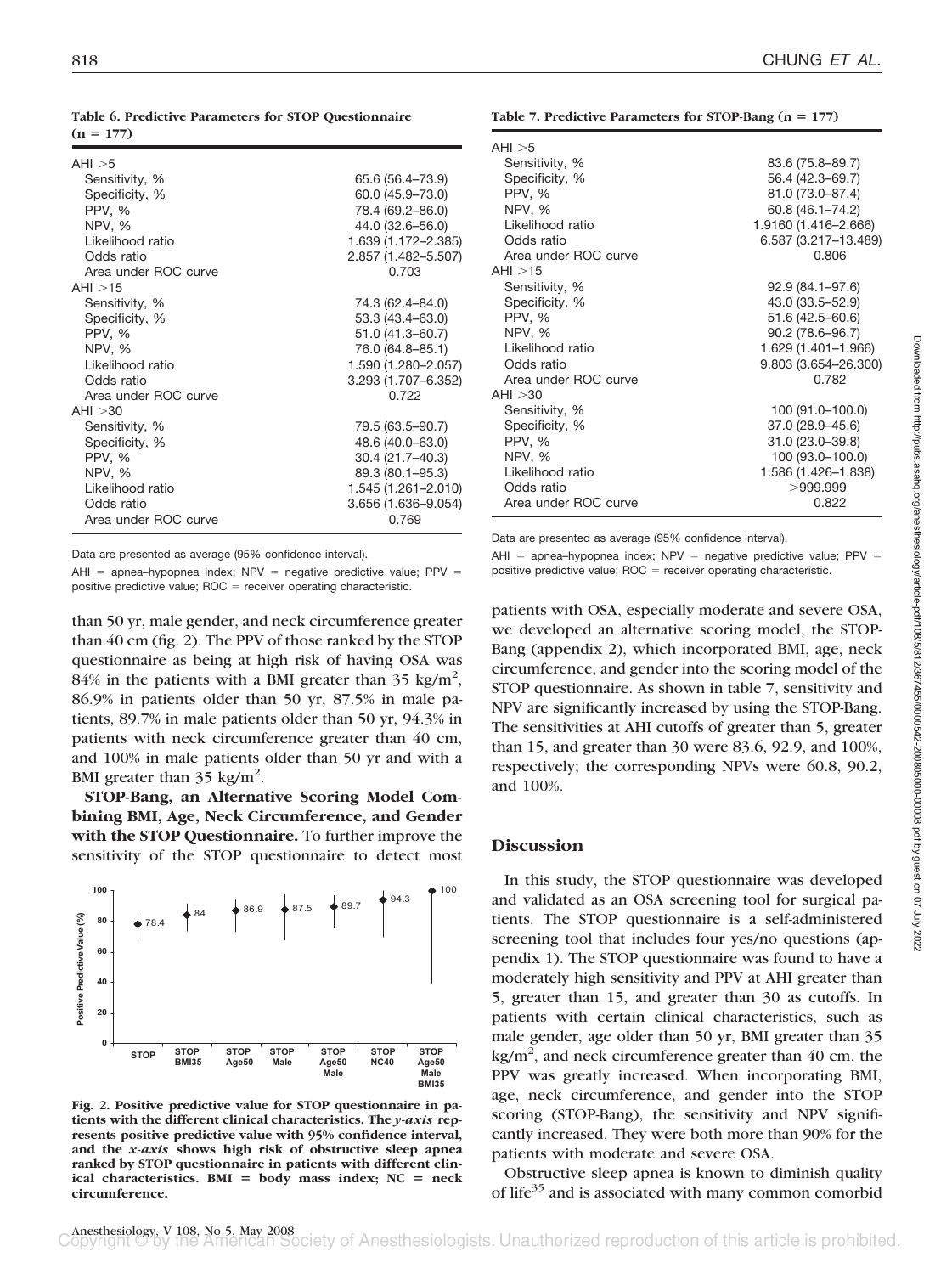conditions. Studies have documented an increased incidence of coronary artery diseases, hypertension, cerebrovascular accidents, gastroesophageal reflux disease, congestive heart failure, and myocardial infarction in OSA patients. $36,37$  It is estimated that the average life span of an untreated OSA patient is 58 yr, which is 20 yr shorter than the average life span of the general population (men, 79 yr; women, 83 yr). $38$  OSA is also associated with an increased incidence of postoperative adverse events. $11-13$  Undiagnosed OSA in surgical patients have a serious impact on the postoperative outcome. Identifying patients with a high risk of OSA is the first step for the prevention of adverse health events, adverse perioperative outcomes, and its treatment. Screening tools work as a filter to separate the patients with a high risk of OSA from the patients with a low risk of OSA. A good screening tool should be validated in the target population against an accepted standard. It should be easy to use and have a high sensitivity and acceptable specificity.

Most screening tools for OSA so far have been validated in patients referred to sleep clinics or sleep laboratories. Seven predictive models, based on the different combinations of witnessed apneas, snoring, gasping, BMI, age, gender, and hypertension were developed and validated in the patients from sleep centers.16,18,19,21,23,24,39,40 The Sleep Disorders Questionnaire, <sup>41</sup> Apnea Score, <sup>25</sup> and Global Sleep Assessment Questionnaire were all tested in patients mainly from sleep centers. $42$  Patients referred to sleep centers are suspected of having sleeprelated disorders, especially OSA. They are preselected patients. Screening tools for OSA developed and validated in the sleep center patient population cannot be applied to other patient populations without validation in the target patient population.

The Berlin questionnaire is one of the few questionnaires that have been validated in primary care patients. $30$  However, instead of monitored polysomnography in a sleep laboratory, home portable sleep monitoring was used for the validation of the Berlin questionnaire. Home portable sleep monitoring has not been accepted as the standard for the diagnosis of OSA. The STOP questionnaire is currently the only questionnaire developed and validated in surgical patients. Although there was some self-selection from the patients' perspective, our study was designed to include all surgical patients in our preoperative clinics regardless of their score of the STOP questionnaire to avoid selection biases.

In most previous studies, reports from monitored polysomnography were used to validate models or questionnaires. However, the staff performing the polysomnography and scoring the polysomnography were usually not blinded to the score on the questionnaire.18,19,23–25,39,40,42 This may have introduced bias into the scoring of polysomnography. In our study, in-laboratory polysomnography was used to evaluate the accuracy of the STOP questionnaire. The staff performing and scoring the polysomnography was blinded to the score on the STOP questionnaire. This practice avoided bias during polysomnographic scoring.

Ease of use is also very important for a screening tool in busy clinical settings. Prediction models need calculation and computer assistance. Most widely used questionnaires have a long question list with a complicated scoring system. Although the questions are similar, the number of questions among the different OSA screening tools varies. For example, there are 11 multiple-choice questions organized into three categories on the Berlin questionnaire,  $30$  and 14 items under three categories on the OSA checklist, which is recommended by the ASA.<sup>43</sup> Study has shown that the response rate among patients decreases with increasing length of the questionnaire.<sup>44</sup> Four questions on the STOP questionnaire were designed in yes/no format, and it takes less than 1 min to finish. As a result, it had a high completion rate (91.5%) and test–retest agreement (96.4%). The STOP questionnaire is based on questions referring to *s*noring, *t*iredness/sleepiness, *o*bserved stop of breathing during sleep, and blood *p*ressure. The alternative scoring model, the STOP-Bang, is based on eight items including four questions in STOP questionnaire, *B*MI, *a*ge, *n*eck circumference, and *g*ender. This creates the easy mnemonics STOP and STOP-Bang, which may serve as useful reminders for clinicians to use these instruments during the preoperative screening process.

To screen patients for a disease with an important health impact, a high sensitivity with an acceptable specificity is a basic requirement for a screening tool. The sensitivity and specificity of OSA screening tools have demonstrated considerable variability depending on the screening tool, the patient population, and the definition of OSA. For the prediction models tested in sleep center patients, the sensitivity varied from 76% to 96%, and the specificity ranged from 13% to  $54\%$ .<sup>18,19,40</sup> For the questionnaire tested in sleep center patients, the sensitivity varied from 70% to  $93\%$ <sup>25,41,42</sup> The Berlin questionnaire is the most widely tested screening tool for OSA. The predictive parameters of the Berlin questionnaire largely varied in different patient populations. The sensitivity was 86% in primary care patients,  $30\,62.5\%$  in patients undergoing pulmonary rehabilitation, and 57–68% in sleep laboratory patients. $45$  The wide variation in the sensitivity of the Berlin questionnaire also indicates the risk of transferring a screening tool between different patient populations without validation in the target patient population.

In terms of the predictive parameters, the STOP questionnaire itself demonstrated a moderately high level of sensitivity and specificity in surgical patients, and it was more sensitive to detect the patients with moderate to severe OSA. In the patients with certain clinical characteristics, such as male gender, age older than 50 yr, BMI greater than  $35 \text{ kg/m}^2$ , and neck circumference greater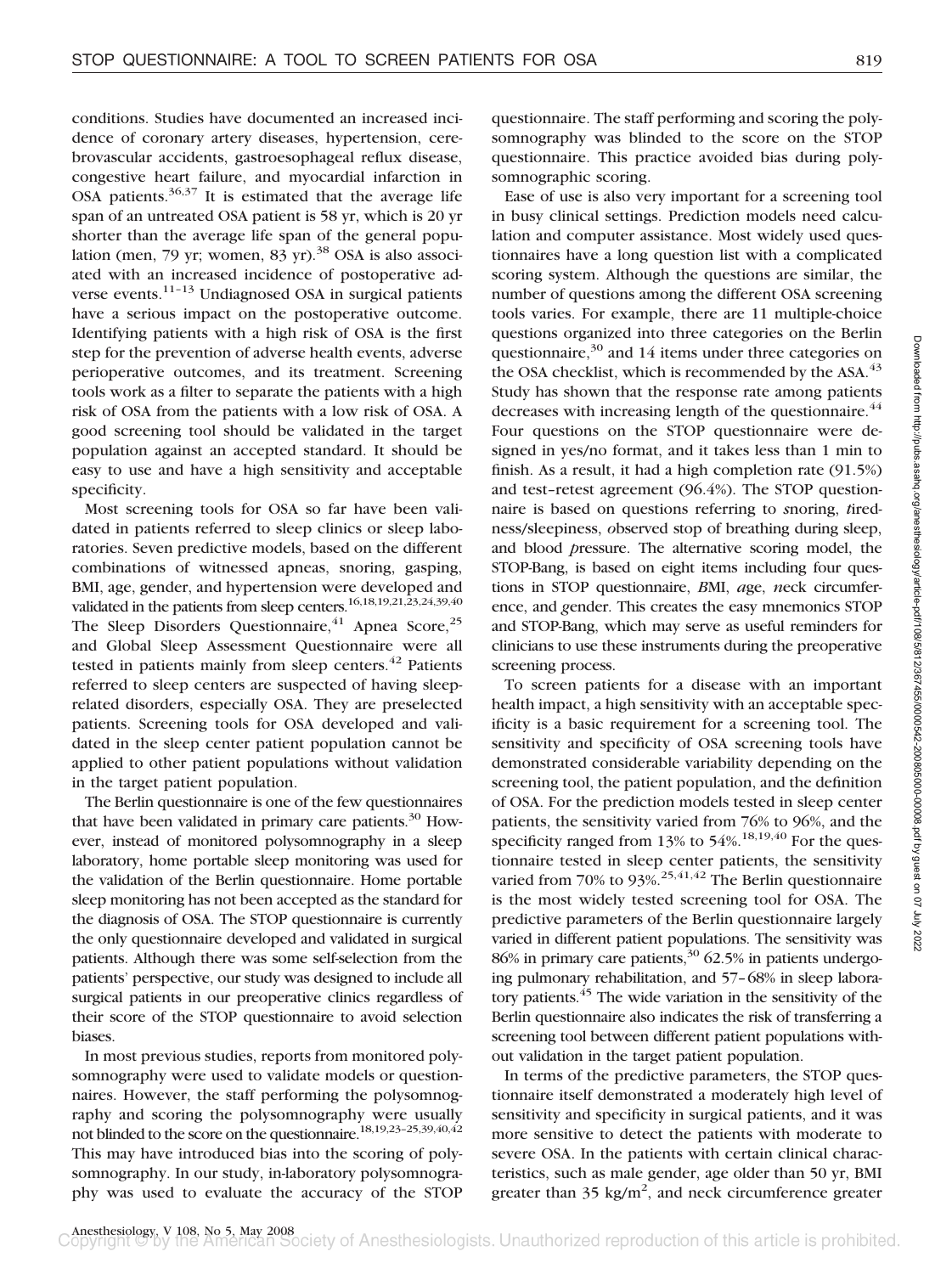than 40 cm, the high risk of OSA ranked by the STOP questionnaire could have a very high PPV for OSA (fig. 2). On the other hand, when incorporating BMI, age, neck circumference, and gender (Bang) into the STOP model (STOP-Bang); we could reach a very high level of sensitivity and NPV, especially for the moderate and severe OSA patients (table 6). Therefore, if a patient is ranked as low risk of OSA by the STOP-Bang scoring model, we would have a high confidence to exclude the possibility that the patient would have moderate to severe OSA.

This study has several limitations. In our study, the refusal rate for polysomnography was high. Self-selection from patients may exist because patients who had sleep symptoms might have selectively consented to the overnight polysomnography. The high refusal rate and dropout rate (49% of patients did not show up for their scheduled polysomnographic testing) also indicate the difficulty that the study faced. This may be due to the anxiety about surgery and the need to stay one night in the sleep laboratory. Other factors also played a role in patient refusal and dropout, *e.g.*, smokers and younger patients tended not to show up for their scheduled overnight polysomnography. The high prevalence of OSA in the group of patients who underwent polysomnography may reflect this self-selection. Currently, this tool has only been tested in surgical (noncancer) patients. It needs to be validated in the other settings.

In conclusion, the STOP questionnaire is a concise and easy-to-use screening tool to identify patients with a high risk of OSA. It has been validated in surgical patients at preoperative clinics as a screening tool. The STOP-Bang scoring model, which incorporates BMI, age, neck size, and gender with the STOP questionnaire, has demonstrated a higher sensitivity and NPV, especially for patients with moderate to severe OSA.

The authors thank all of the anesthesiologists at Toronto Western Hospital, Toronto General Hospital, and Mount Sinai Hospital (Toronto, Ontario, Canada).

# **References**

1. Kryger MH: Diagnosis and management of sleep apnea syndrome. Clin Cornerstone 2000; 2:39–47

2. Young T, Hutton R, Finn L, Badr S, Palta M: The gender bias in sleep apnea diagnosis: Are women missed because they have different symptoms? Arch Intern Med 1996; 156:2445–51

3. Turkington PM, Sircar M, Allgar V, Elliott MW: Relationship between obstructive sleep apnoea, driving simulator performance, and risk of road traffic accidents. Thorax 2001; 56:800–5

4. Shahar E, Whitney CW, Redline S, Lee ET, Newman AB, Javler F, George N, O'Connor T, Boland LL, Schwartz JE, Samet JM: Sleep-disordered breathing and cardiovascular disease: Cross-sectional results of the sleep heart health study. Am J Respir Crit Care Med 2001; 163:19–25

5. Frey WC, Pilcher J: Obstructive sleep-related breathing disorders in patients evaluated for bariatric surgery. Obes Surg 2003; 13:676–83

6. O'Keeffe T, Patterson EJ: Evidence supporting routine polysomnography before bariatric surgery. Obes Surg 2004; 14:23–6

7. Fidan H, Fidan F, Unlu M, Ela Y, Ibis A, Tetik L: Prevalence of sleep apnoea in patients undergoing operation. Sleep Breath 2006; 10:161–5

8. Chung F, Ward B, Ho J, Yuan H, Kayumov L, Shapiro C: Preoperative identification of sleep apnea risk in elective surgical patients, using the Berlin questionnaire. J Clin Anesth 2007; 19:130–4

9. Young T, Evans L, Finn L, Palta M: Estimation of the clinically diagnosed proportion of sleep apnea syndrome in middle-aged men and women. Sleep 1997; 20:705–6

10. Lofsky A: Sleep apnea and narcotic postoperative pain medication: A morbidity and mortality risk. Anesth Patient Safety Found Newsletter 2002; 17:24–5

11. Gupta RM, Parvizi J, Hanssen AD, Gay PC: Postoperative complications in patients with obstructive sleep apnea syndrome undergoing hip or knee replacement: A case-control study. Mayo Clin Proc 2001; 76:897–905

12. Gentil B, Delarminat JM, Boucherez C, Lienhart A: Difficult intubation and obstructive sleep-apnea syndrome. Br J Anaesth 1994; 72:368

13. Liao P, Yegneswaran B, Vairavanathan S, Zaki A, Chung F: Respiratory complications among obstructive sleep apnea (OSA) patients who underwent surgery (abstract). Sleep 2007; 30 (suppl):0582

14. Practice parameters for the indications for polysomnography and related procedures. Polysomnography Task Force, American Sleep Disorders Association Standards of Practice Committee. Sleep 1997; 20:406–22

15. Flemons WW, Douglas NJ, Kuna ST, Rodenstein DO, Wheatley J: Access to diagnosis and treatment of patients with suspected sleep apnea. Am J Respir Crit Care Med 2004; 169:668–72

16. Deegan PC, McNicholas WT: Predictive value of clinical features for the obstructive sleep apnoea syndrome. Eur Respir J 1996; 9:117–24

17. Ali NJ, Davies RJO, Fleetham JA, Stradling JR: Periodic movements of the legs during sleep associated with rises in systemic blood pressure. Sleep 1991; 14:163–5

18. Crocker BD, Olson LG, Saunders NA, Hensley MJ, McKeon JL, Allen KM, Gyulay SG: Estimation of the probability of disturbed breathing during sleep before a sleep study. Am Rev Respir Dis 1990; 142:14–8

19. Viner S, Szalai JP, Hoffstein V: Are history and physical examination a good screening test for sleep apnea? Ann Intern Med 1991; 115:356–9

20. Bliwise DL, Nekich JC, Dement WC: Relative validity of self-reported snoring as a symptom of sleep apnea in a sleep clinic population. Chest 1991; 99:600–8

21. Hoffstein V, Szalai JP: Predictive value of clinical-features in diagnosing obstructive sleep-apnea. Sleep 1993; 16:118–22

22. Kump K, Whalen C, Tishler PV, Browner I, Ferrette V, Strohl KP, Rosenberg C, Redline S: Assessment of the validity and utility of a sleep-symptom questionnaire. Am J Respir Crit Care Med 1994; 150:735–41

23. Flemons WW, Whitelaw WA, Brant R, Remmers JE: Likelihood ratios for a sleep apnea clinical prediction rule. Am J Respir Crit Care Med 1994; 150: 1279–85

24. Dealberto MJ, Ferber C, Garma L, Lemoine P, Alperovitch A: Factors related to sleep apnea syndrome in sleep clinic patients. Chest 1994; 105:1753–8 25. Kapuniai LE, Andrew DJ, Crowell DH, Pearce JW: Identifying sleep apnea from self-reports. Sleep 1988; 11:430–6

26. Davies RJ, Ali NJ, Stradling JR: Neck circumference and other clinical features in the diagnosis of the obstructive sleep apnoea syndrome. Thorax 1992; 47:101–5

27. Sleep-related breathing disorders in adults: Recommendations for syndrome definition and measurement techniques in clinical research. The Report of an American Academy of Sleep Medicine Task Force. Sleep 1999; 22:667–89

28. Meoli AL, Casey KR, Clark RW, Coleman JA Jr, Fayle RW, Troell RJ, Iber C: Hypopnea in sleep-disordered breathing in adults. Sleep 2001; 24:469–70

29. Obuchowski NA: Sample size calculations in studies of test accuracy. Stat Methods Med Res 1998; 7:371–92

30. Netzer NC, Stoohs RA, Netzer CM, Clark K, Strohl KP: Using the Berlin questionnaire to identify patients at risk for the sleep apnea syndrome. Ann Intern Med 1999; 131:485–91

31. Strauss RS, Browner WS: Risk for obstructive sleep apnea. Ann Intern Med 2000; 132:758–9

32. Gami AS, Pressman G, Caples SM, Kanagala R, Gard JJ, Davison DE, Malouf JF, Ammash NM, Friedman PA, Somers VK: Association of atrial fibrillation and obstructive sleep apnea. Circulation 2004; 110:364–7

33. Netzer NC, Hoegel JJ, Loube D, Netzer CM, Hay B, Alvarez-Sala R, Strohl KP: Prevalence of symptoms and risk of sleep apnea in primary care. Chest 2003; 124:1406–14

34. Kushida CA, Nichols DA, Simon RD, Young T, Grauke JH, Britzmann JB, Hyde PR, Dement WC: Symptom-based prevalence of sleep disorders in an adult primary care population. Sleep Breath 2000; 4:9–14

35. Bennett LS, Barbour C, Langford B, Stradling JR, Davies RJO: Health status in obstructive sleep apnea: Relationship with sleep fragmentation and daytime sleepiness, and effects of continuous positive airway pressure treatment. Am J Respir Crit Care Med 1999; 159:1884–90

36. Dincer HE, O'Neill W: Deleterious effects of sleep-disordered breathing on the heart and vascular system. Respiration 2006; 73:124–30

37. Ing AJ, Ngu MC, Breslin ABX: Obstructive sleep apnea and gastroesophageal reflux. Am J Med 2000; 108:120–5

38. Young T, Finn L: Epidemiological insights into the public health burden of sleep disordered breathing: Sex differences in survival among sleep clinic patients. Thorax 1998; 53 (suppl 3):S16–19

39. Maislin G, Pack AI, Kribbs NB, Smith PL, Schwartz AR, Kline LR, Schwab RJ, Dinges DF: A survey screen for prediction of apnea. Sleep 1995; 18:158–66